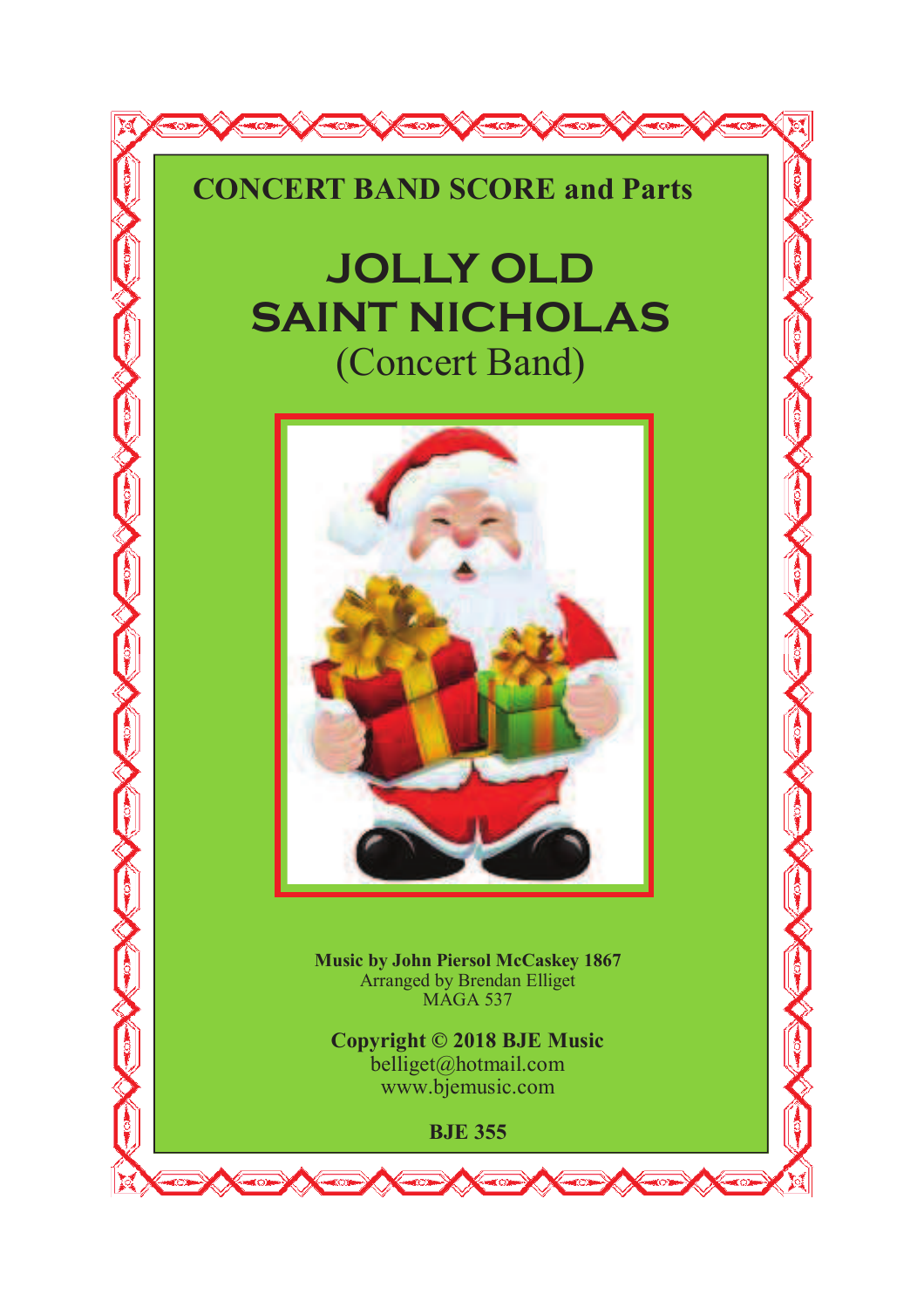## **JOLLY OLD SAINT NICHO**

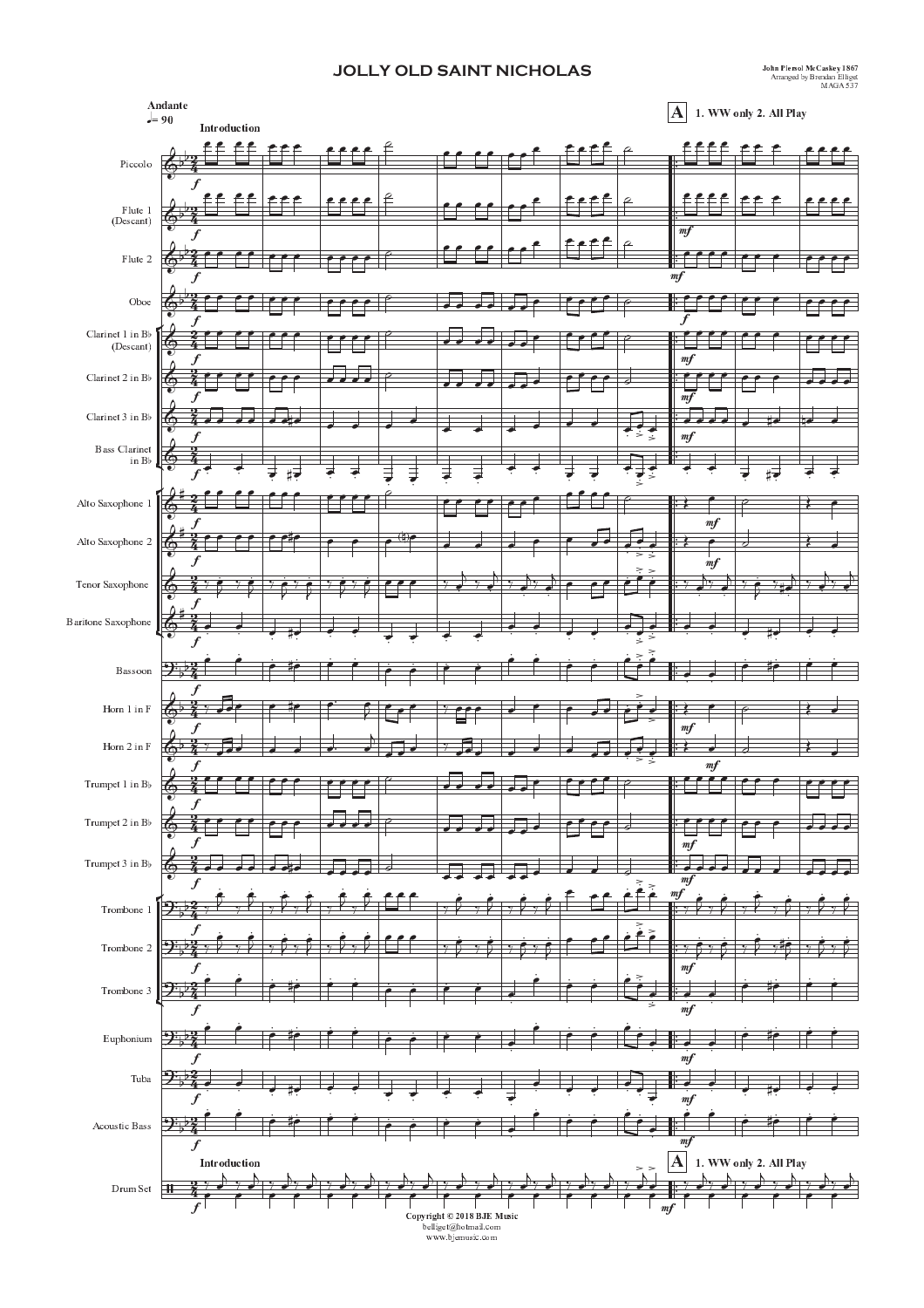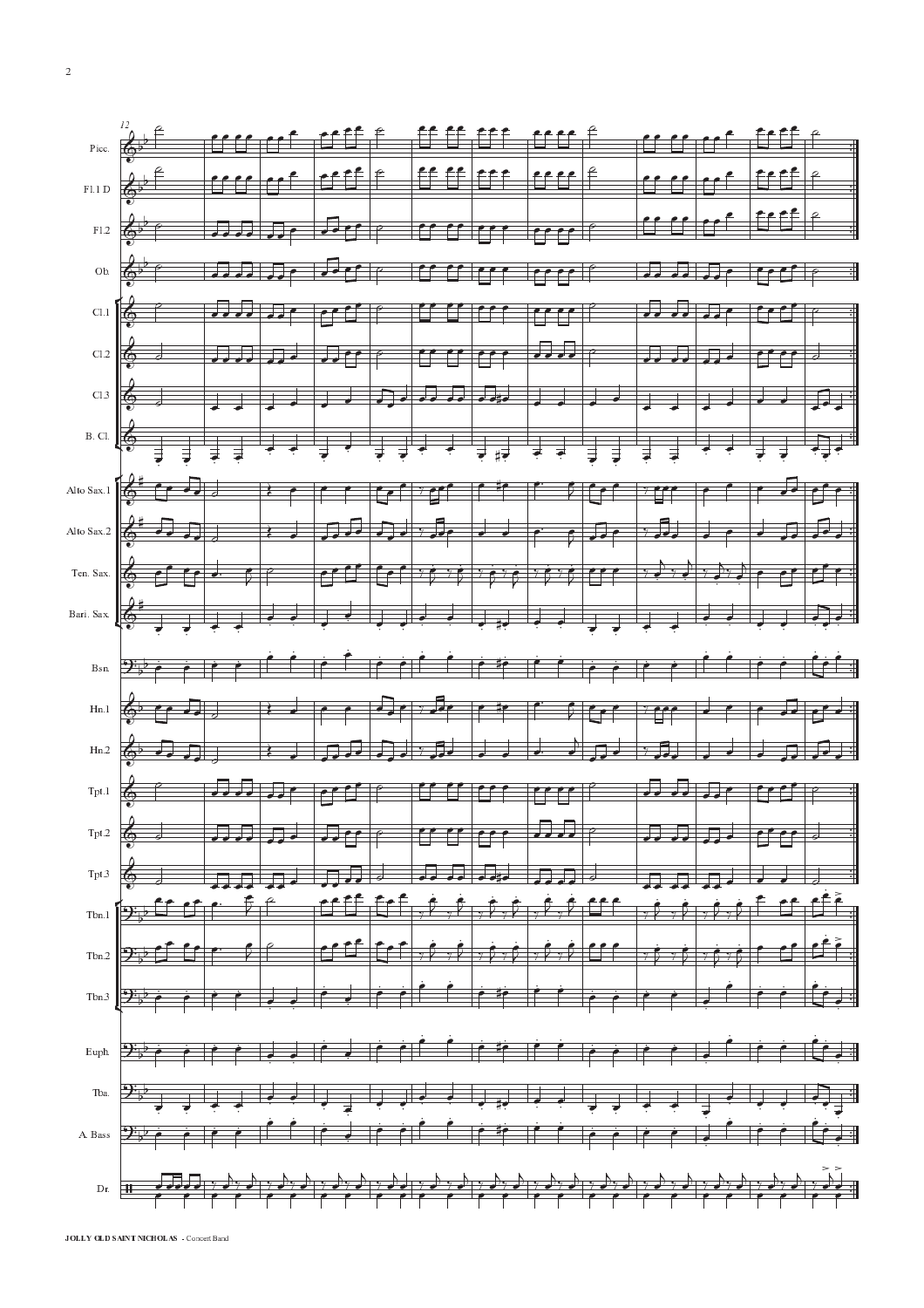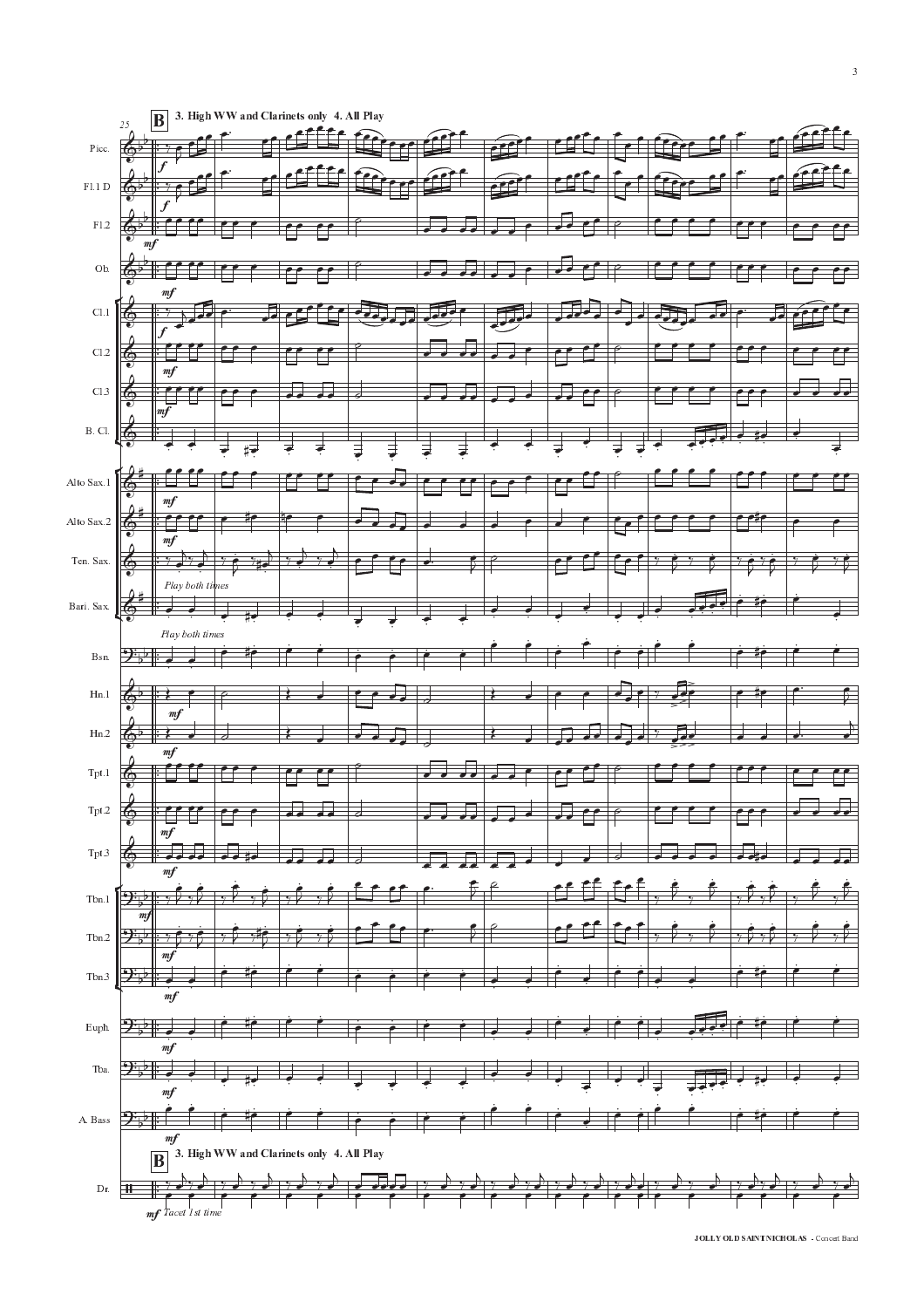

**JOLLY OLD SAINT NICHOLAS** - Concert Band

 $\overline{4}$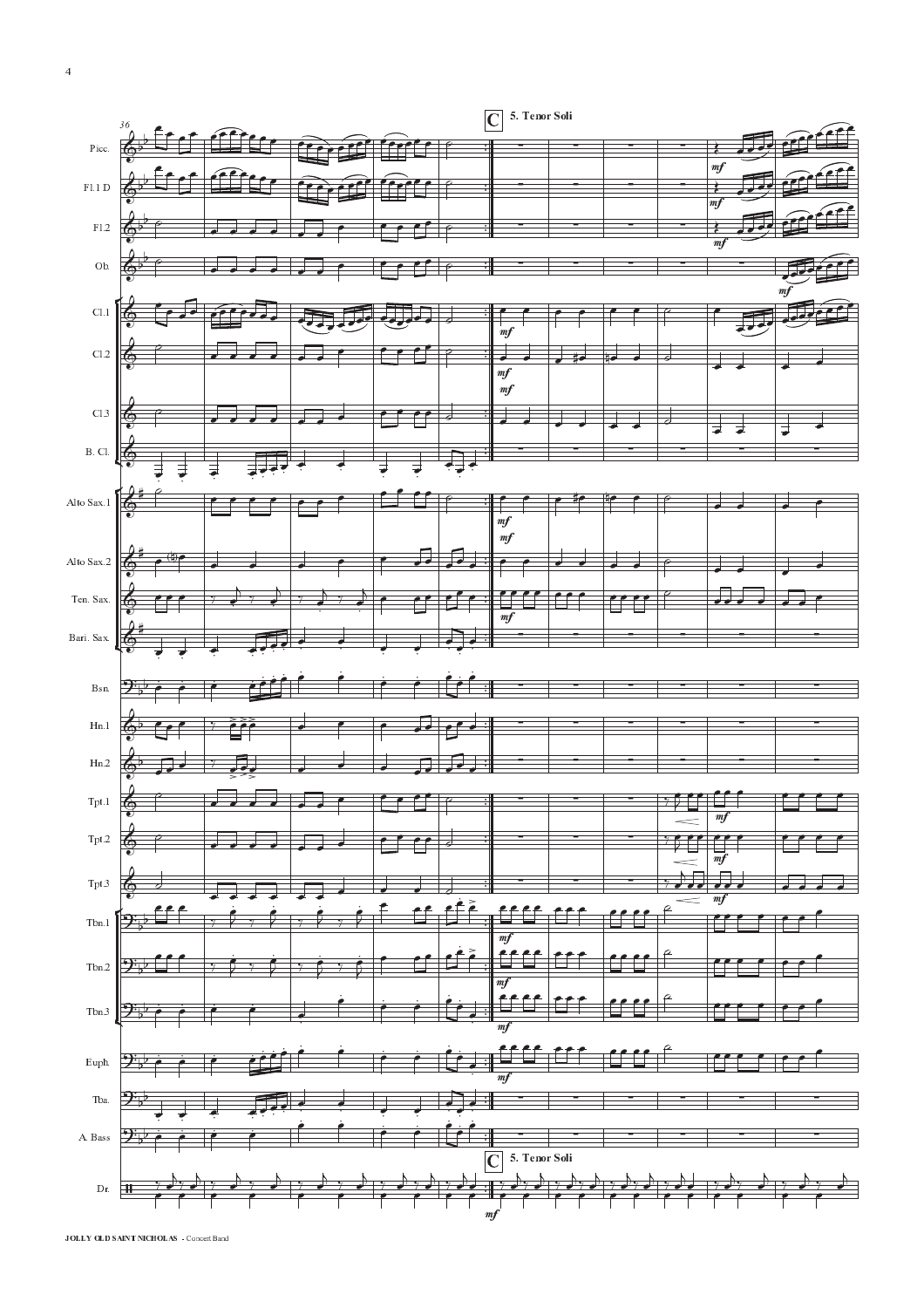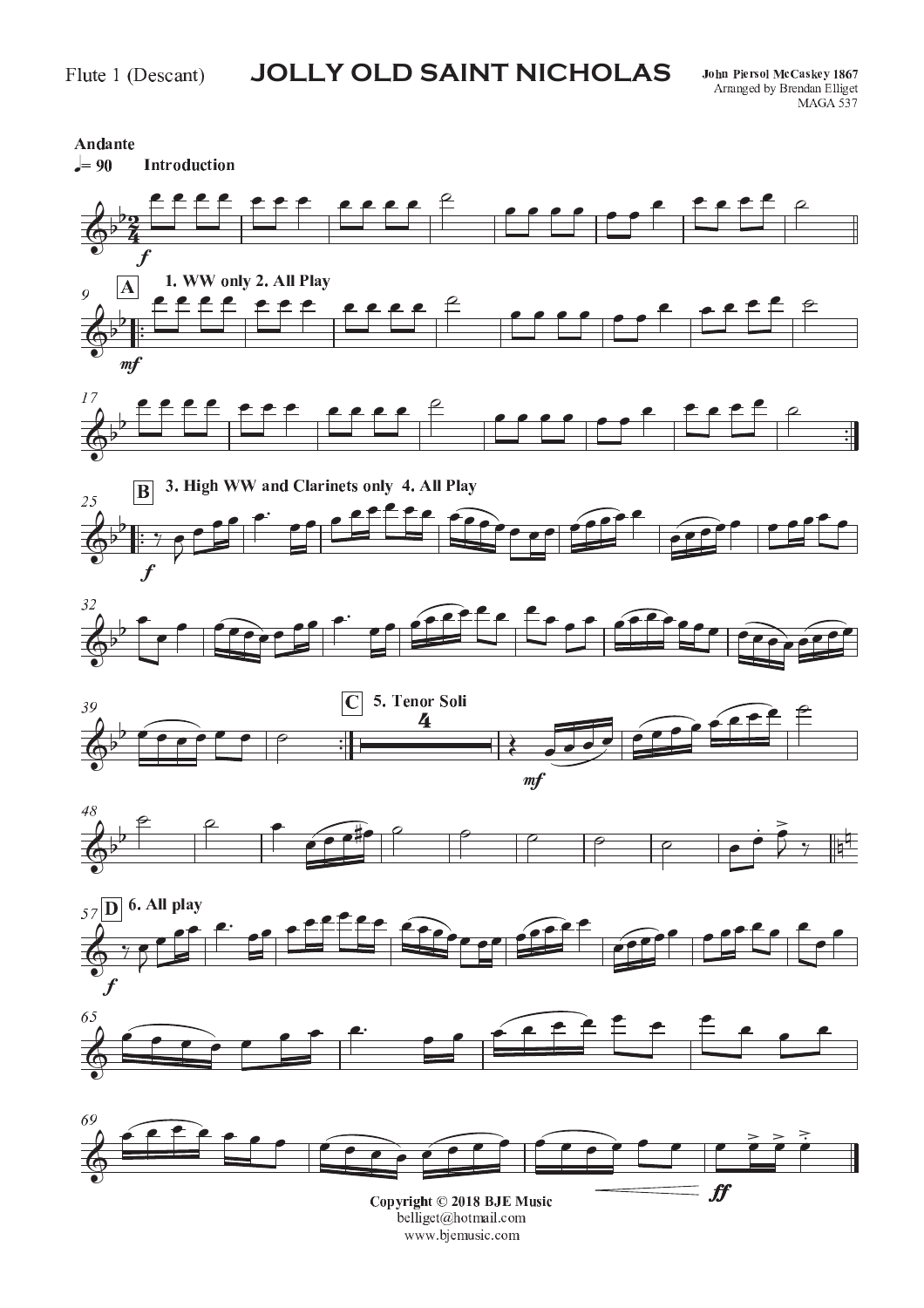**JOLLY OLD SAINT NICHO** 



www. bismuda oo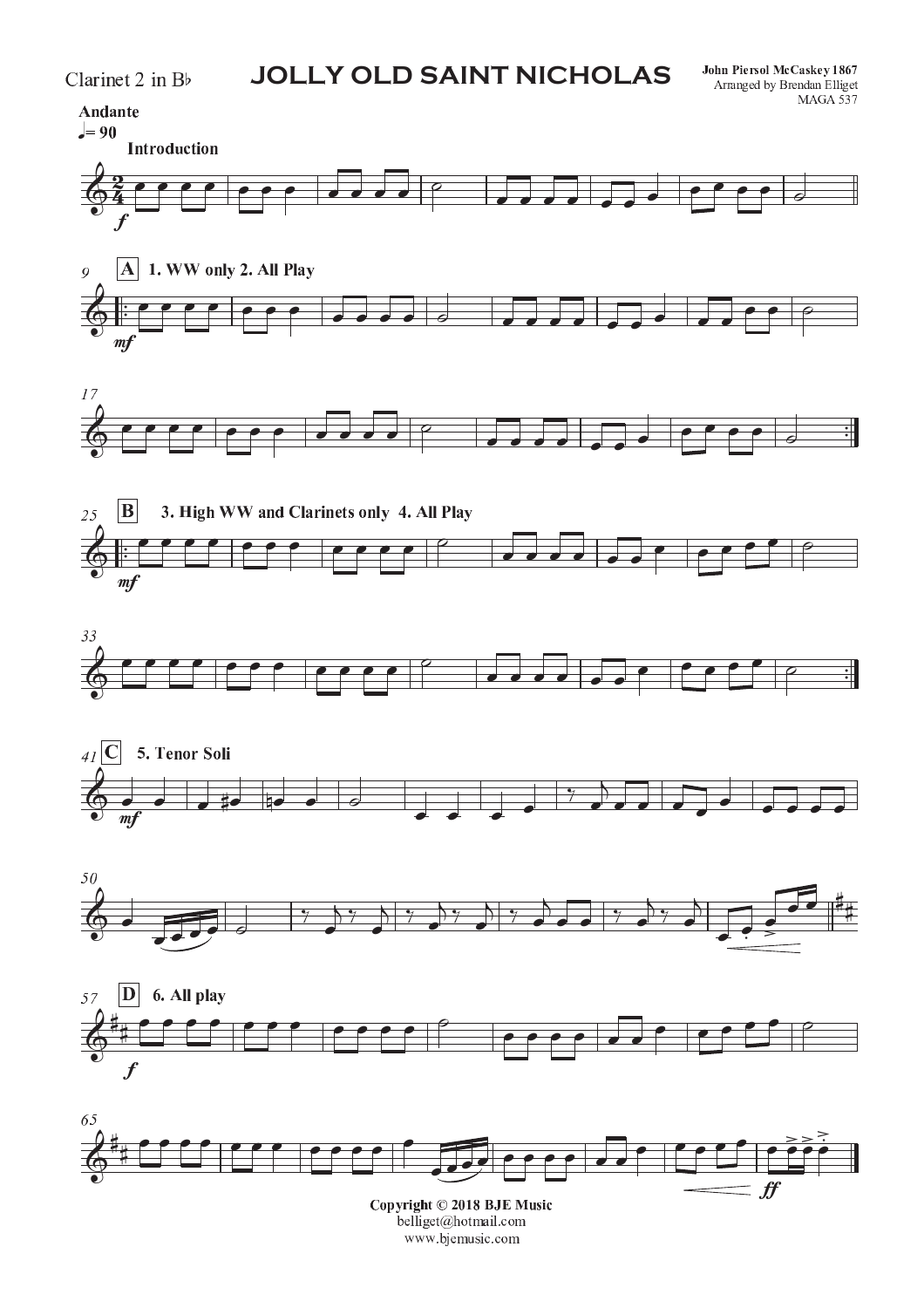$\overline{9}$ 

 $17$ 

 $25$ 

33

65

**JOLLY OLD SAINT NICHOLAS** 

 $\frac{1}{4}$ 

## Andante  $= 90$ Introduction  $\overrightarrow{d}$  $\overline{f}$ 1. WW only 2. All Play  $|{\bf A}|$ 老  $\overline{\phantom{a}}$  $m f$ **TG** 3. High WW and Clarinets only 4. All Play  $|{\bf B}|$  $m f$  $\overline{C}$  5. Tenor Soli  $41$  $m f$ 50  $\boxed{\mathbf{D}}$  6. All play  $57$  $\boldsymbol{f}$  $=$   $\mathbf{f}$ f Copyright © 2018 BJE Music belliget@hotmail.com www.bjemusic.com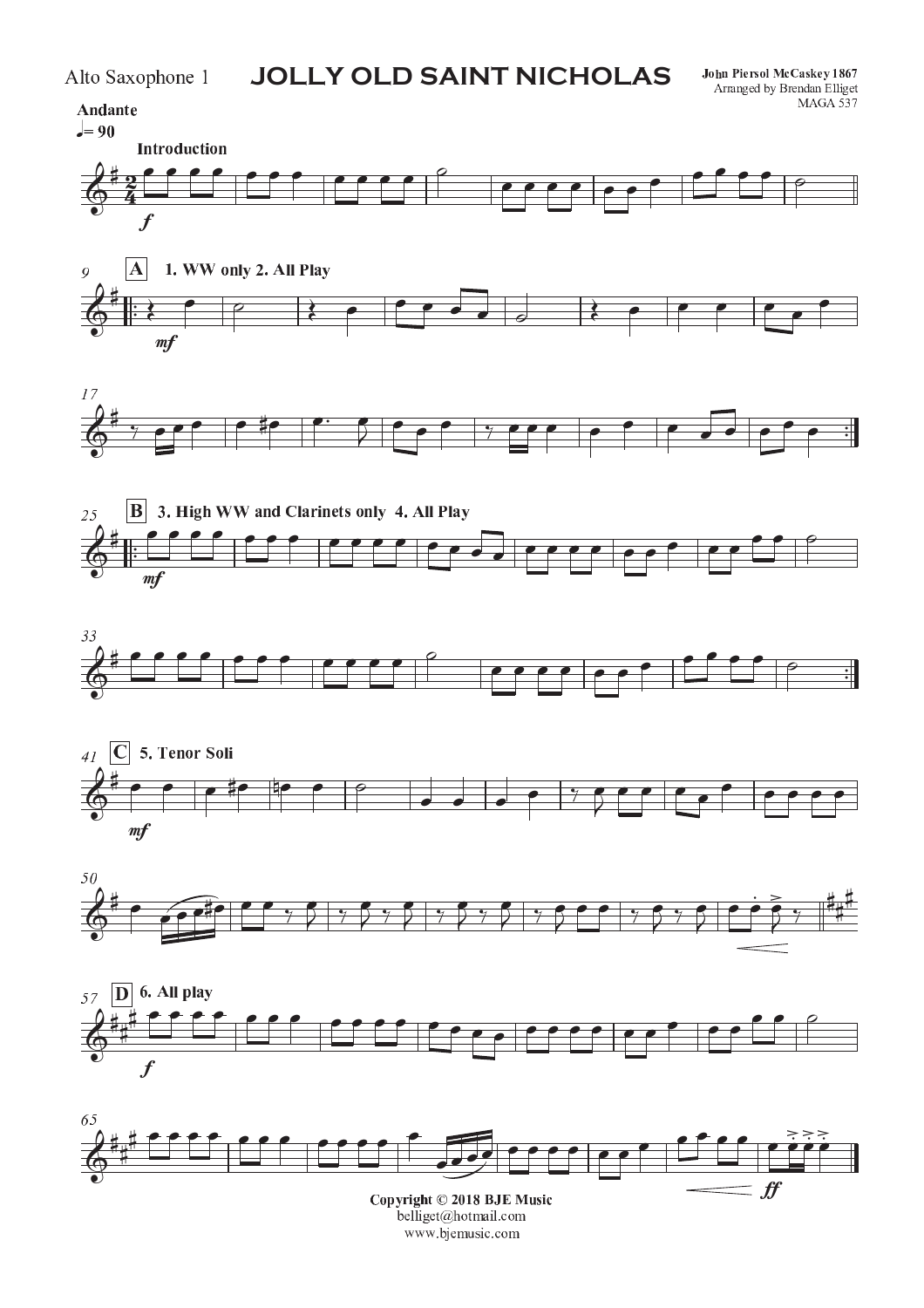**JOLLY OLD SAINT NICHOLAS** 

Ĥ



 $\mathbf{v}$  e t e t m a i l i l  $\mathbf{v}$  $\mathbb{R}^n$  where  $\mathbb{R}^n$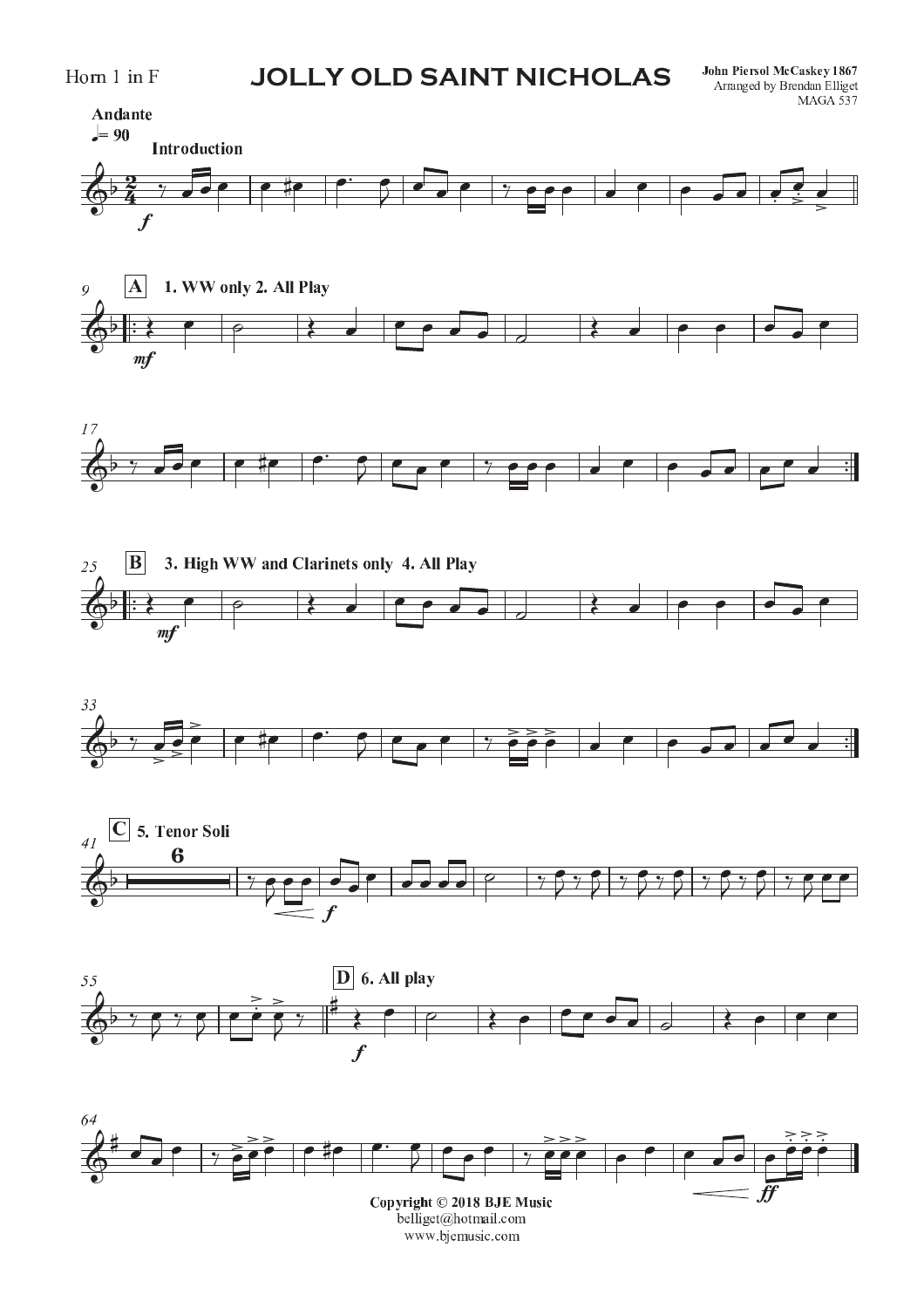**JOLLY OLD SAINT NICHO** 

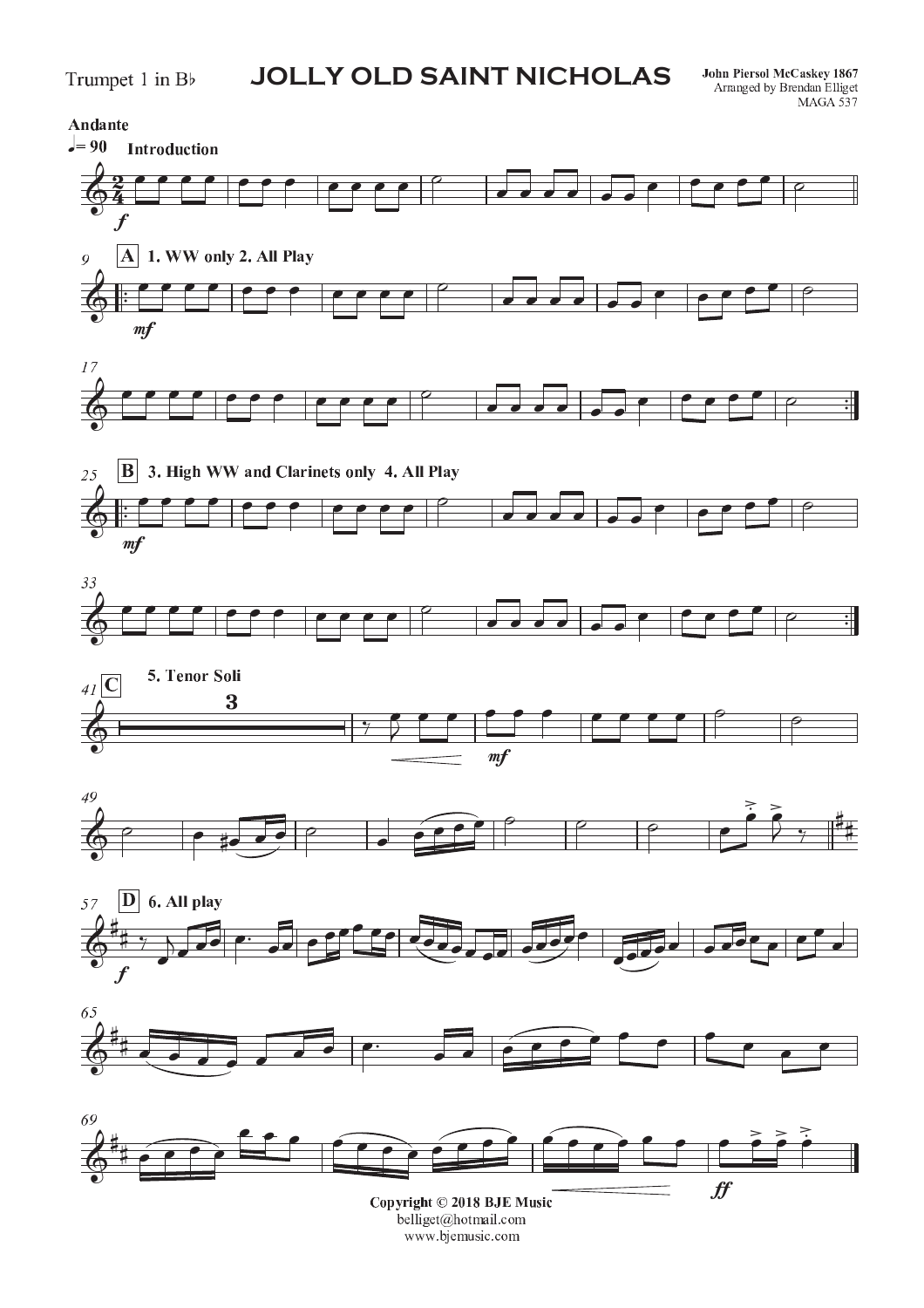**JOLLY OLD SAINT NICHOLAS** 













Copyright © 2018 BJE Music belliget@hotmail.com www.bjemusic.com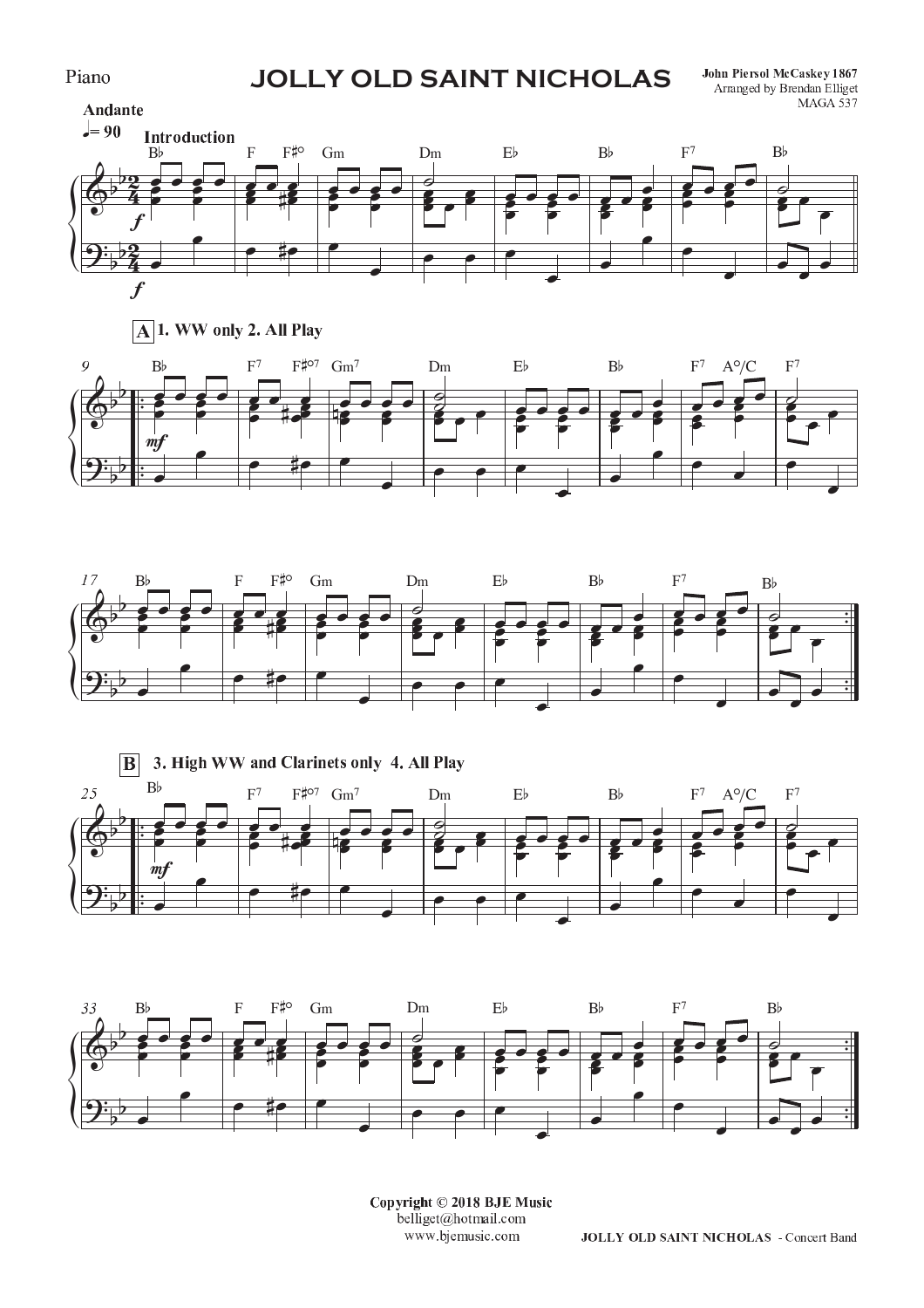